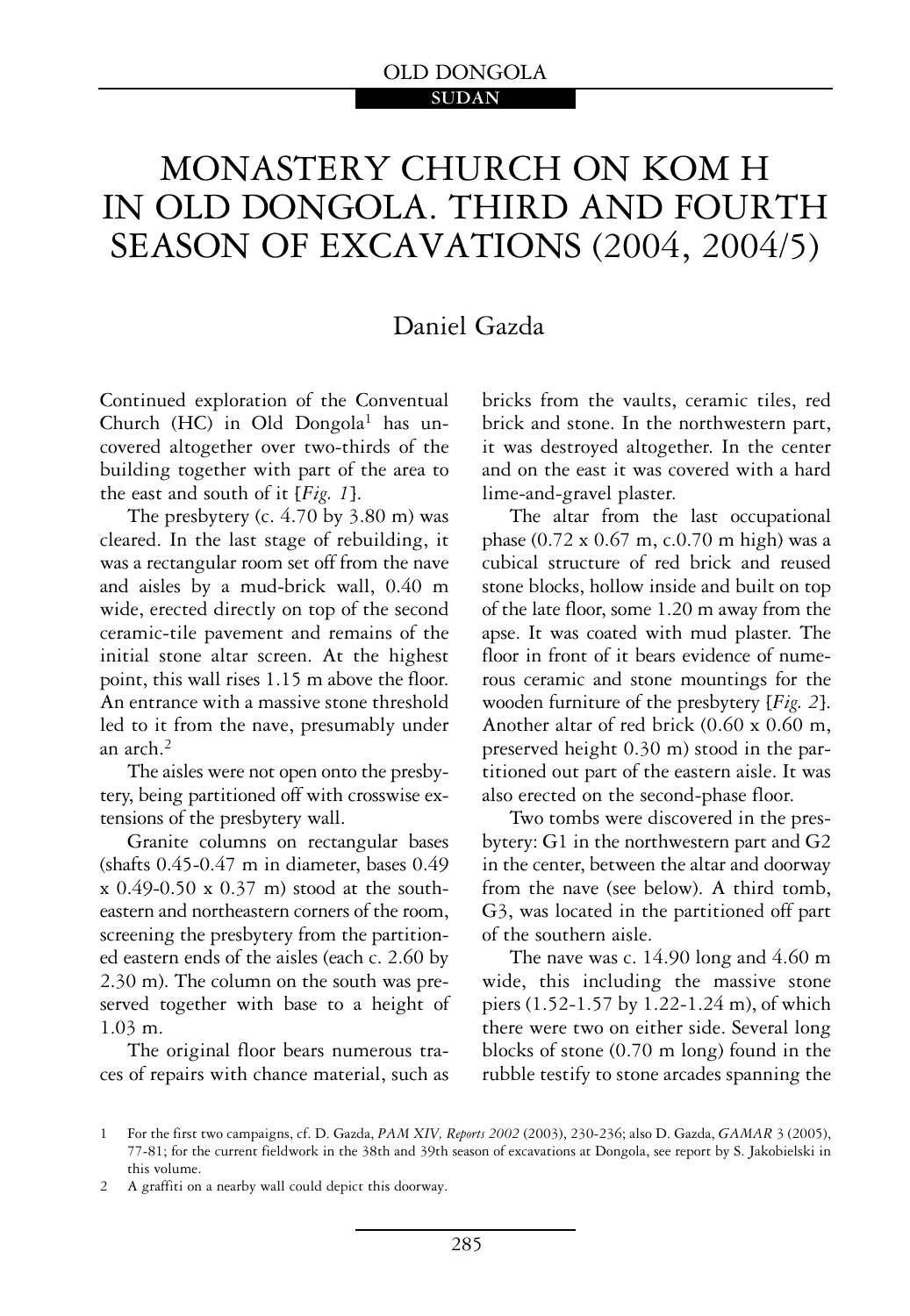

*Fig. 1. Plan of the Monastery Church, following the fourth season of excavations in 2004 (Drawing* M. Puszkarski based on D. Gazda, M. Wiewióra & H. Koziñska-Sowa*)*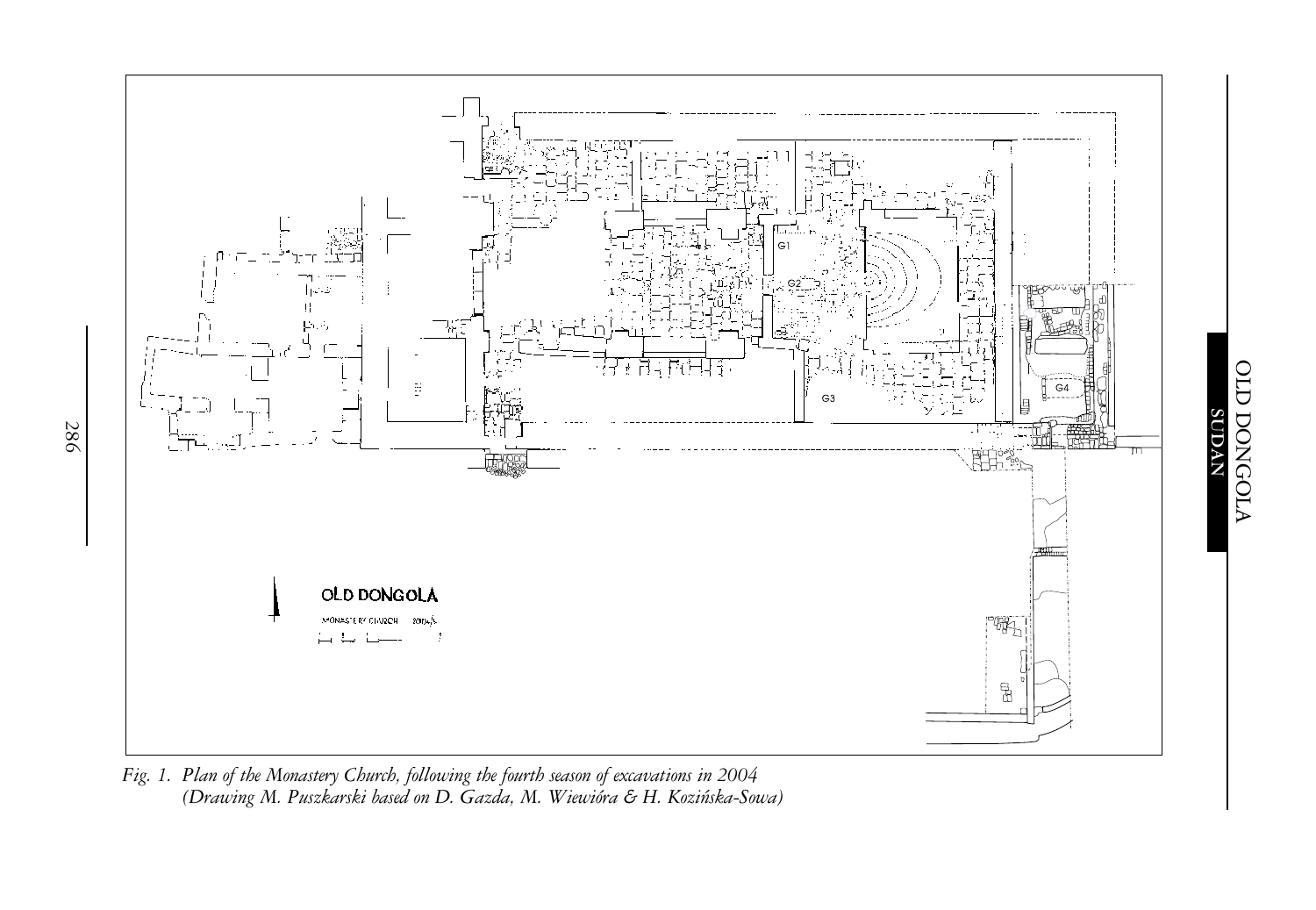#### OLD DONGOLA **SUDAN**



*Fig. 2. Late altar and mountings for wooden altar and canopy (Photo D. Gazda)*



*Fig. 3. Reliquary cache in the floor of the nave (Photo S. Jakobielski)* 



*Fig. 4. Column once supporting the pulpit podium (Photo D. Gazda)*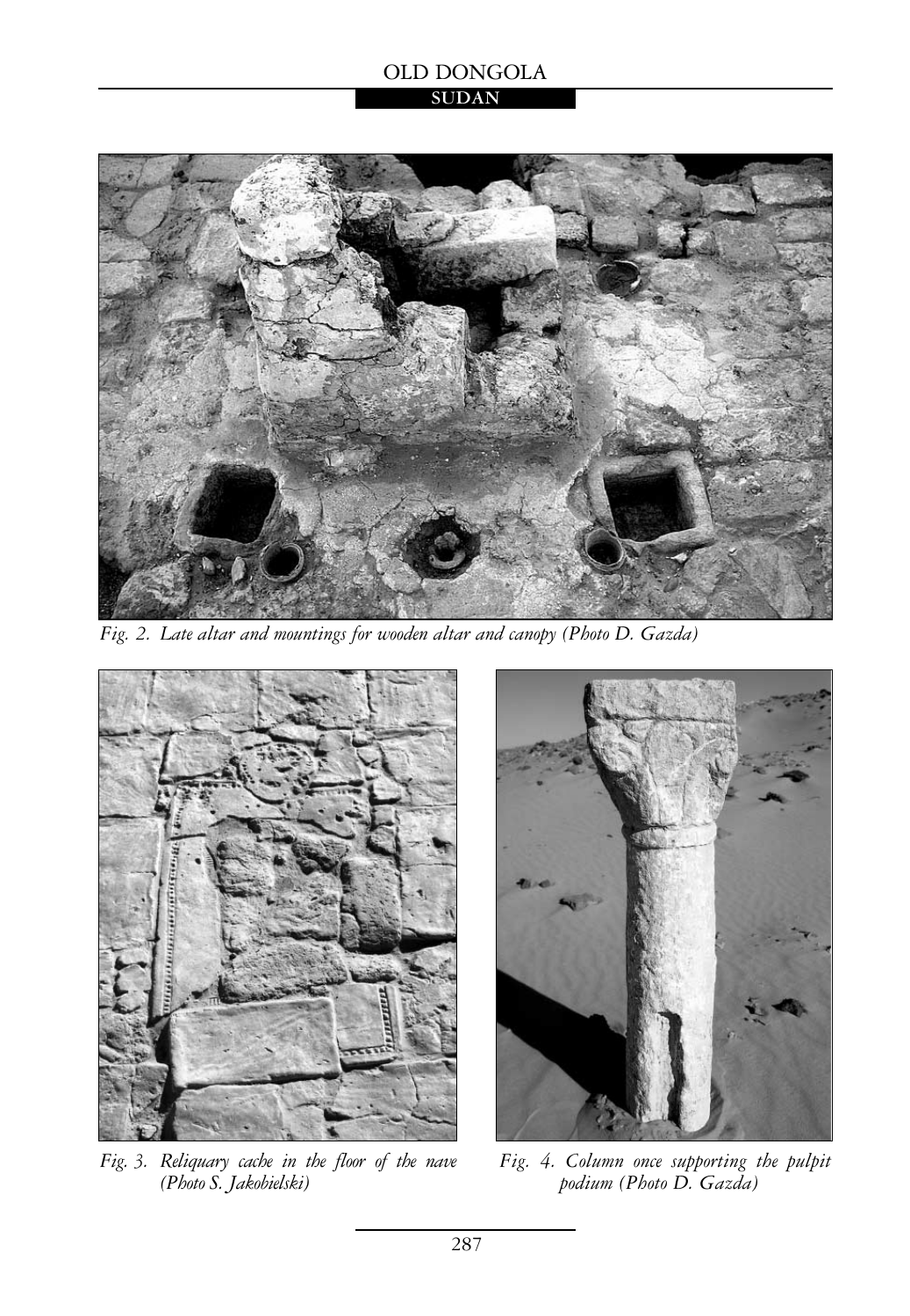#### **SUDAN**

central bay to form the support under a domed roof. The floor was made of ceramic tiles of the same kind as elsewhere in the church  $(0.47 \times 0.32 \text{ m}, 4 \text{ cm}$  thick). A religuary cache was found in the central part of the nave. Adjoining the northeastern pier were ruins of a pulpit [*Fig. 3*]. Wooden stairs must have led up to the pulpit from the south, as indicated by thresholds surviving from two separate phases of rebuilding, posts under the steps and a column, which must have supported the pulpit podium and which had a slot for a sandstone screen slab joining it to the pier [*Fig. 4*].

Mud-brick walls, c. 0.20 m thick, were introduced at a later date to separate the nave from the aisles. They were erected on top of the ceramic-tile floor from the second building phase of the church. The wall in the south aisle ran even with the southern face of the piers, surviving to a maximum height of 1.25 m in the western end. On the nave side, there was a mastaba (c. 0.60 m wide and 0.50-0.56 m high) adjoining it. It was built of mud brick with a red-brick top, the core filled with debris, potsherds and organic remains. Two doorways, the eastern one 0.60 m and the western one c. 1.00 m wide, led from the nave into the aisles. No evidence of any internal partitioning was noted in the southern aisle.

The northern aisle, which was screened off by a similar late mud-brick wall, was partitioned with two transversal walls of mud-brick founded directly on the ceramictile floor. The middle part thus created was 6.35 by 2.60 m big. The red-brick structure in its southwestern corner, between the piers, obviously preceded the second-phase pavement of the church [*Fig. 5*]. It was 3.00 by 0.82 m at the maximum and 0.20 m high. The western end of the aisle formed



*Fig. 5. View of the central part of the church; earlier red-brick structure in the northern aisle seen in the foreground (Photo S. Jakobielski)*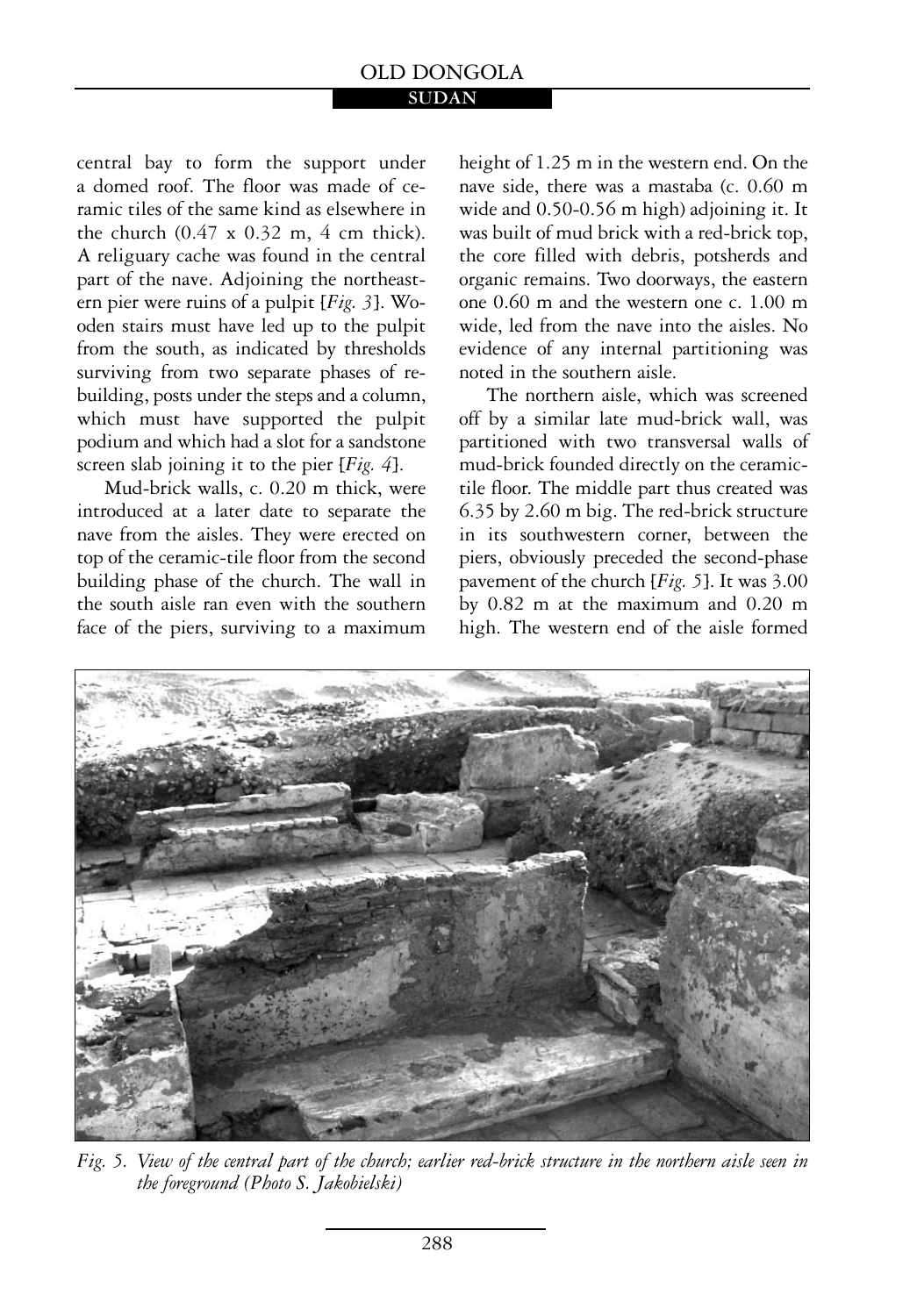**SUDAN**

a kind of anteroom communicating with the grounds outside the northern entrance to the church. Blocking of the doorway on two separate occasions indicated that it had fallen into disuse. Arguing in favor of a barrel vault rising over the southern aisle is a 0.30-0.35 m wide mud-brick wall found doubling the outer church wall all along the middle section of the aisle.

On the opposite side, in the southwestern corner of the church, which was separated from the southern aisle with a redbrick wall, c. 0.70 m thick, there was a poorly preserved staircase (3.60 by 3.40 m) [*Fig. 6*]. Steps c. 1.00 m wide wound their way up around a brick pier measuring c. 1.30 x 1.00 m. The entrance to the staircase was from the north, paralleling the architecture of the Faras Cathedral and the Old Church in Dongola. Initially, one of the western rooms had been open onto the



*Fig. 6. Staircase in the southwestern corner of the church (Photo S. Jakobielski)* 



*Fig. 7. Room HCW3, view from the west (Photo D. Gazda)*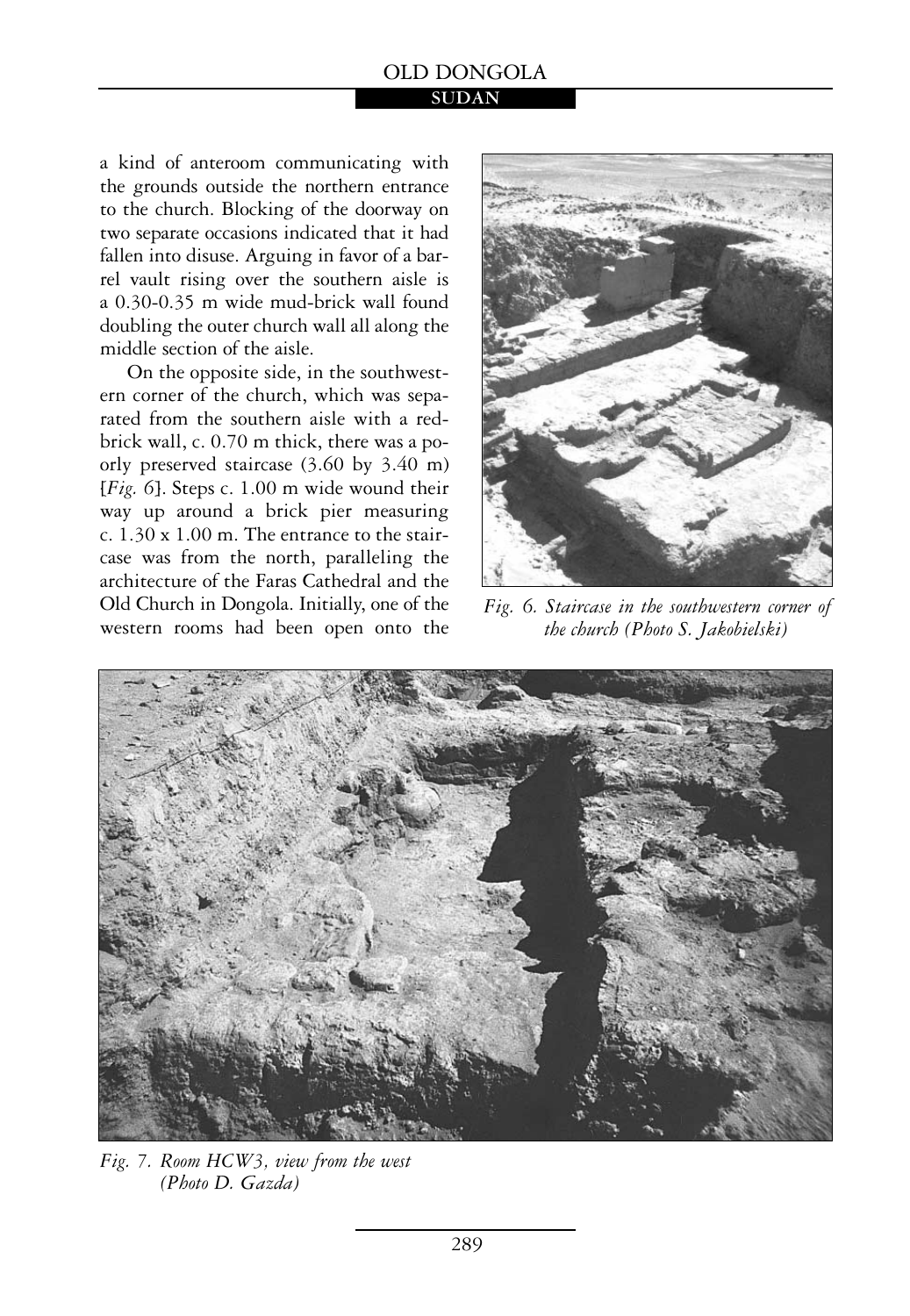nave, forming a passage c. 2.70 m wide. This was narrowed down to 1 m with the same kind of mud-brick walls that were used to partition off the nave from the aisles.

The southern entrance to the church, uncovered in the western end of the southern aisle, where it joined the staircase, was found to have been narrowed down to 0.66 m from the initial width of c. 1.10 m. The sandstone blocks used for this purpose were laid directly on top of the original stone threshold.

The presence of an ambit, at least on the south side, was determined in trial pits dug near the southeastern corner of the church. A trench was also excavated to bedrock from the south wall of the church to the monastery girdle wall in order to get an idea of the intervening ground. The ambit, presumably about 4.40 m wide, was laid with a ceramic-tile floor, which

passed into bricks and stone by the southern church entrance. Traces of a thick hard lime floor were observed in places.

Testing in the area east of the church revealed several heterogeneous structures, which will be the object of further fieldwork in the coming seasons. Meriting mention is tomb G4 discovered in the southern part of the area (see below) and a room with a mixed stone and red-brick pavement (HCW3) [*Fig. 7*].

Contextual dating evidence provided by pottery found under the sandstone slabs of the pavement points to the 6th-7th century. The pottery underlying the brick-paved part of the room's floor, mixed with large amounts of ashes, dated to the Classic (later) period. Two tamped earth floors were also noted above this floor (possibly Classic and Post-Classic).

## THE TOMBS

Four tombs were discovered and explored inside the church [cf. *Fig. 1*].

The tomb in the northwestern corner of the presbytery (G1) appeared to have been disturbed, presumably already after the church had been abandoned. The fill contained various stone and ceramic elements from the structure and furniture of the church. The burial itself was at a depth of 1.60 m below the late church pavement [*Fig. 8*].

Tomb G2 was located on the main axis of the church, between the altar and the passage from the presbytery into the nave. The grave pit was 1.95 m long, 0.50 m wide and 1.25 m deep below the pavement, the bottom part being already excavated in bedrock [*Fig. 10*]. The threshold of the passage overlay the western end of the structure. Two massive stone slabs making up the covering were supported on a brick ledge running around the pit. They were found c. 0.23-0.40 m below the pavement, which was quite severely damaged in this spot. The burial consisted of a single skeleton (anthropological examination remains to be carried out) and no tomb equipment of any kind. The evidence indicates that this was an early burial.

The third tomb (G3) was located in the eastern end of the southern aisle. The total destruction of the pavement above it could indicate the presence of some kind of superstructure that was robbed out in later times. The pit was 2.20 m long, from 0.90 to 1.05 m wide from east to west, and c. 1.70 m deep. The actual chamber was a red-brick structure with gabled roof, built c. 0.80 m below the pavement. The entrance, which was from a shaft on the west, was found blocked with bricks [*Fig. 9 top*]. The skeleton lay in a 20-cm deep layer of clean sand at the bottom of the chamber. Traces of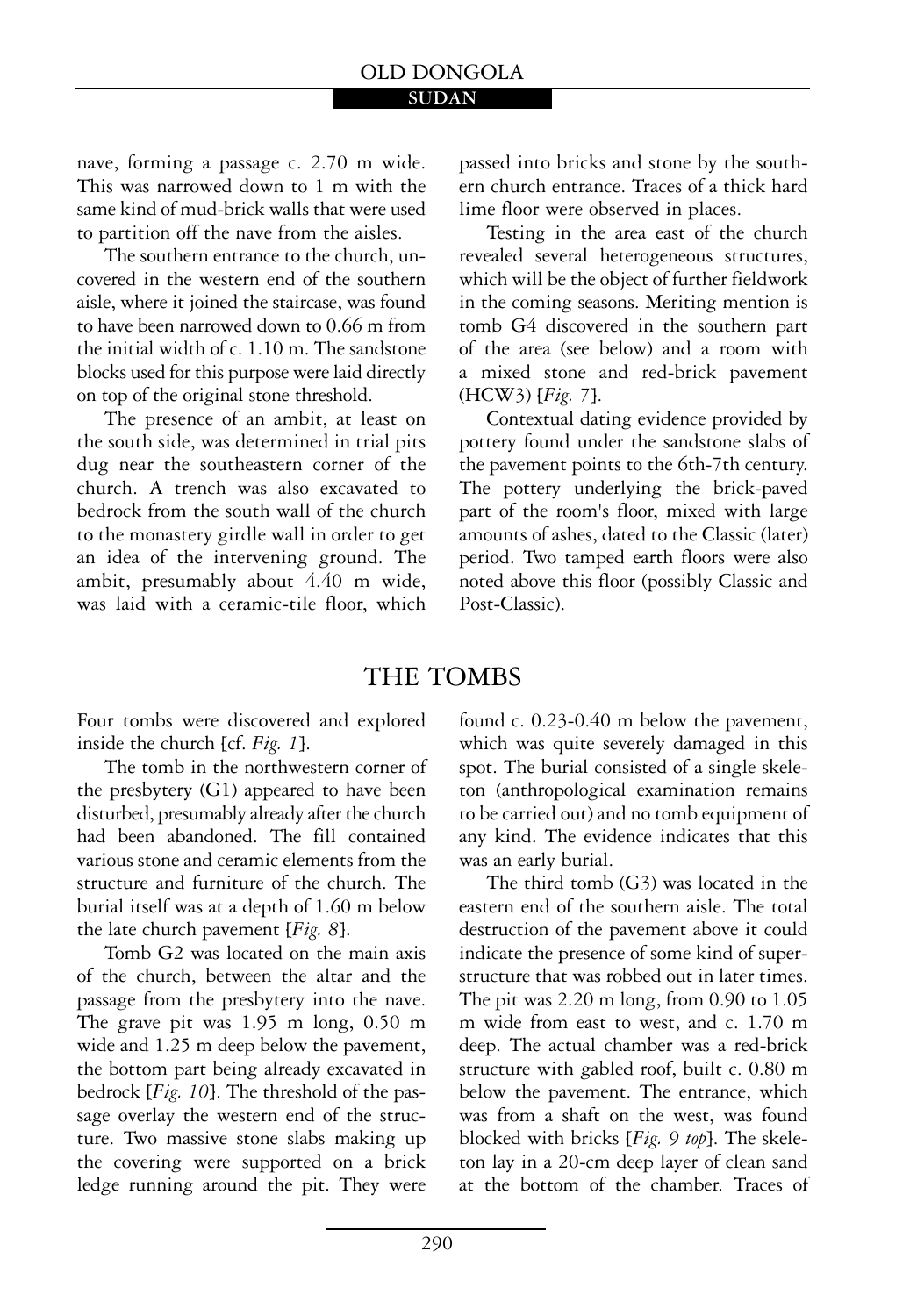#### OLD DONGOLA **SUDAN**



*Fig. 8. Tomb G1 in the presbytery (Photo D. Gazda)* 



*Fig. 9. Sections through the entrances to the chambers of grave G3 (top) and G 4 (Drawing D. Gazda)* 



*Fig. 10. Tomb G2 in the presbytery (Photo D. Gazda)*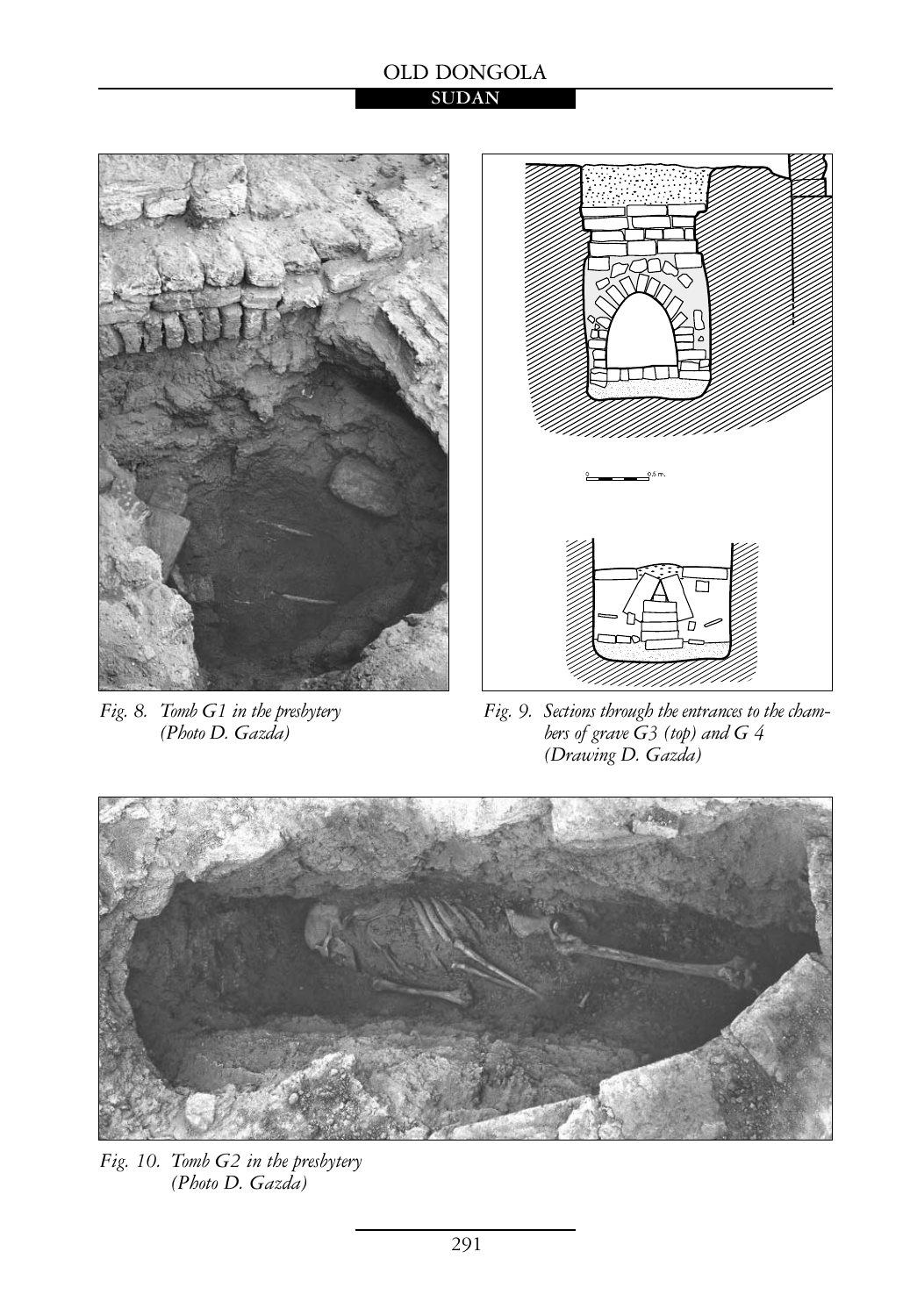#### **SUDAN**

textiles and ropes were observed stuck to the bones. The fill above the brick chamber contained potsherds which can be dated to the Early Christian period. Architectural examination indicated that the tomb should precede the construction of the second layer of paving and the raising of the piers inside the church, an investment believed to have occurred in the second half of the 7th or early 8th century.

The fourth tomb (G4) was already outside the church, in the area east of the building. The shaft was 0.74 by 0.92 m, 1.40 m deep and was partly cut into the

perimeter wall of yellowish *qurba* brick. The red-brick chamber measured 2.15 by 0.90 m; it was 0.90 m high and covered with a barrel vault. The façade, built of a single row of red bricks, divided the chamber from a square shaft at the western side [*Fig. 9* bottom]. The entrance with a radiate arch of bricks above it was 0.74 by 0.58 m; the blocking consisted of bricks bonded in mud. Inside the chamber there were two damaged skeletons and no grave equipment of any kind. The pottery in the fill and in the tomb structure suggests a date in the Classic period, around the 9th century.

# WALL PAINTINGS AND STELAE FROM THE CHURCH

A few fragmentary murals were also discovered, e.g. palm trees on the western face of the wall separating the nave and presbytery [*Fig. 11*], and other fragments on the eastern face of the wall narrowing the entrance from the central of the western rooms into the nave. All the murals were executed on a coating of mud plaster and can be dated on the grounds of style to the 11th/12th century.3

Four funerary stelae were found in the church. Two of these deserve to be mentioned even before a full epigraphical study is carried out. The stele of Joseph, discovered in the southern part of the presbytery, is made of a slab of yellowish sandstone (80.5 x 63 x 6.5 m) [*Fig. 13*]. The text in Coptic with initial and closing formulas in Greek counts 29 lines, fitted inside a cross-like frame. It was made for the former bishop of Aswan, who had come to Dongola presumably to organize monastic life in the capital. He died on the third of Pachon in year 382 of the Era of Martyrs, that is, in AD 668. The stela is



*Fig. 11. Palm tree painted on the western face of the wall between the nave and presbytery (Photo D. Gazda)* 

<sup>3</sup> Personal information from Dr. Małgorzata Martens-Czarnecka.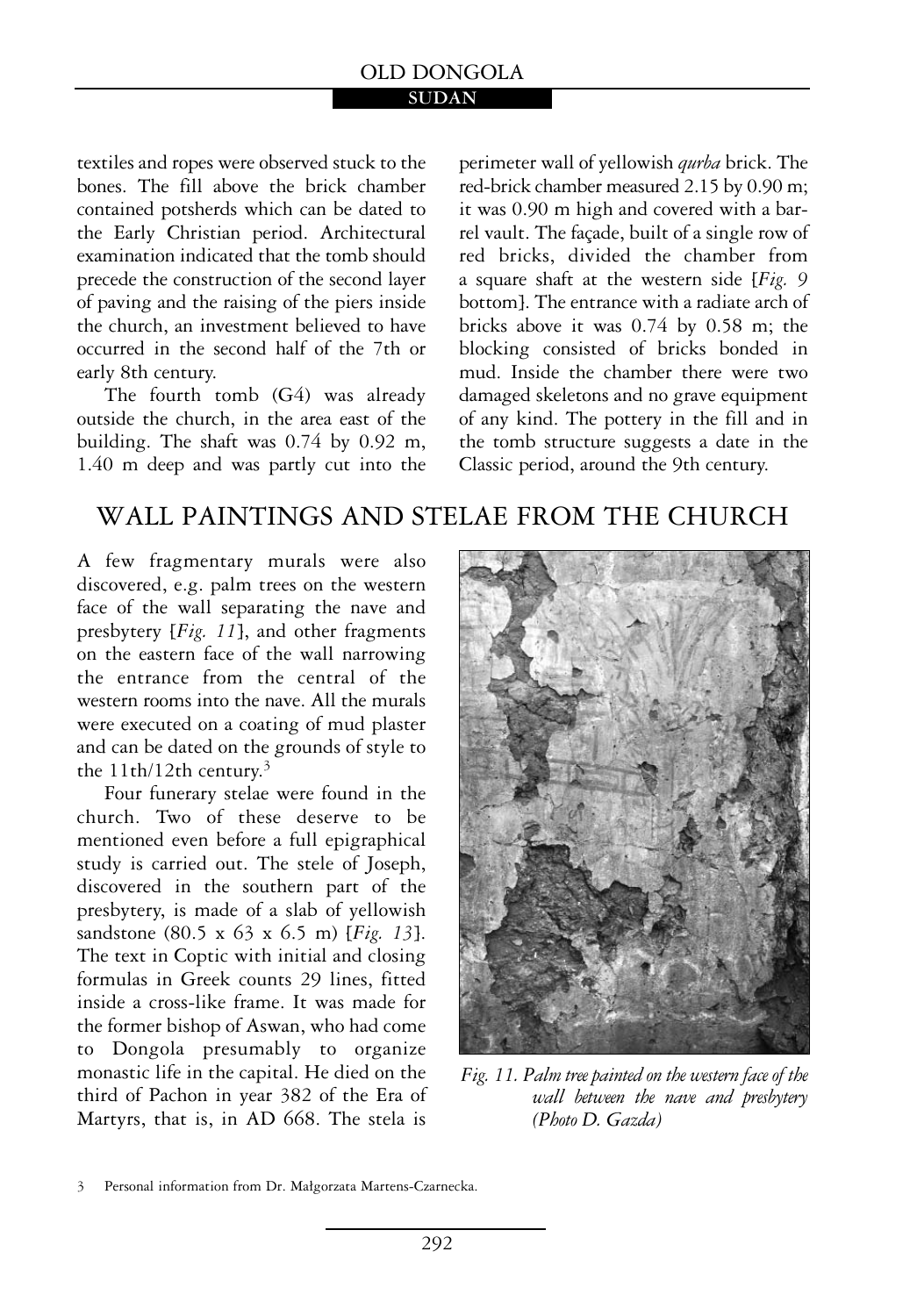#### OLD DONGOLA **SUDAN**

the oldest dated inscription concerning the history of Makuria and dates the origins of the monastery to, the first half or the middle of the 7th century.

Another stela was found inserted face down into the floor of the presbytery in its northern part. The slab of dark brown sandstone measured 27 x 19-21 x 4 cm. A Greek inscription in neat letters filled with red paint refers to Ioannes, deacon of the "Great Church", but gives no date by year. The style points to the Early Classical period as the most likely date [*Fig. 14*].

Newly found elements of architectural decoration included rosettes carved in a sandstone block, a monogram on a keystore [*Fig. 12*], ceramic window grille fragments. The chronological range of the pottery from the excavations is from the 6th to the 13th/14th century.



*Fig.13. Stela of Joseph, AD 668 (Photo S. Jakobielski)* 



*Fig. 14. Stela of Ioannes, deacon of the "Great Church" (Photo D. Gazda)* 



*Fig.12. Monogram from a doorway arch between the southern aisle and nave (Photo S. Jakobielski)*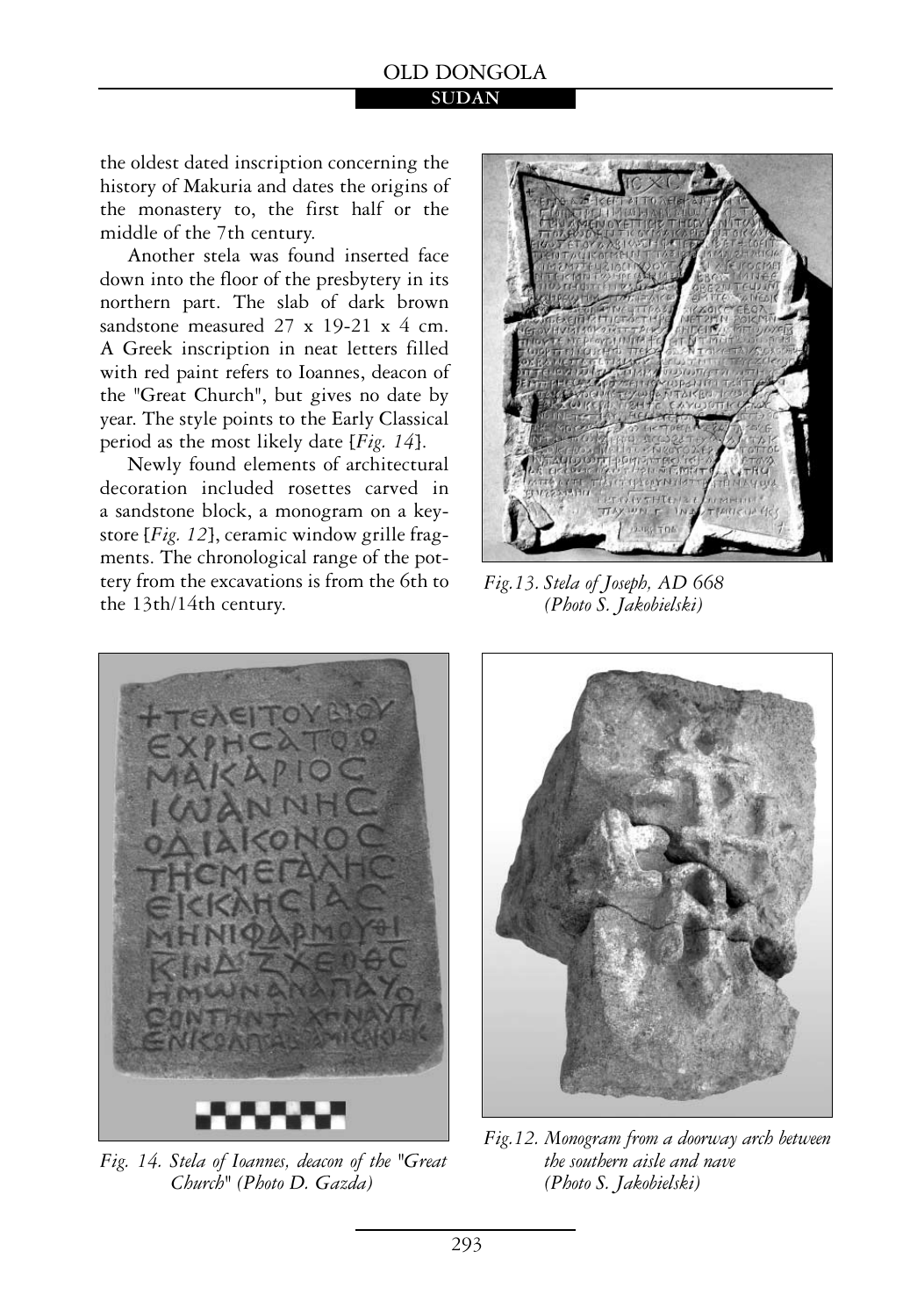### **SUDAN**



*Fig. 15. Section of the outer wall of the monastery, view from the east (Photo D. Gazda)*